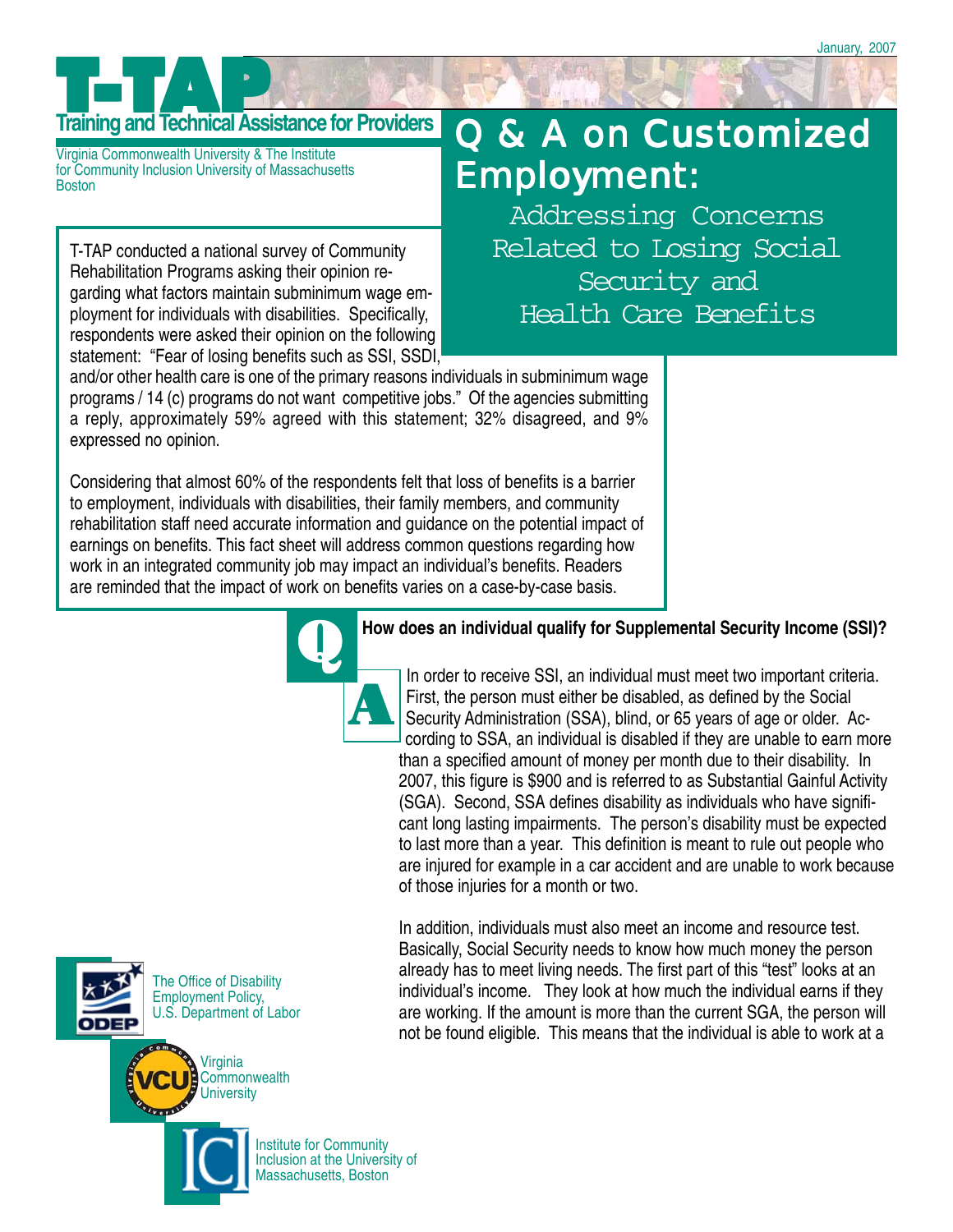substantial level and does not need the assistance of an SSI check. Social Security not only looks at earned income but also unearned income. Unearned income includes things such as Social Security Disability Insurance (SSDI), Veterans Benefits, life insurance proceeds, support and alimony, workers compensation, and unemployment compensation. These benefits and income will affect whether or not an individual is eligible for SSI.

The second part of this "income and resource test" looks at the individual's resources. If an individual has more than \$2,000 in resources, he or she will not be eligible for SSI. Resources include anything that an individual can change to cash and potentially use to pay for food or rent. Some examples of resources include cash, savings accounts, stocks, land or personal property. There are some "resources" that Social Security does not count. Some examples of these include: the home the person lives in and the land the home is on, household items such as furniture, burial spaces for the individual and the immediate family, and one car.

As one can see, SSI is a benefit that is meant for individuals who have very little money whether it is from work or savings. SSI is meant to help people have just enough money to be able to afford somewhere to live and to buy food. Someone that is only receiving SSI and has no other source of income is living below poverty standards.

A

How does an individual qualify for Social Security Disability Insurance (SSDI)?<br>In order to qualify for Social Security Disability Insurance an individual .In order to qualify for Social Security Disability Insurance, an individual must meet three requirements. First, the person must be disabled--Social Security uses the same definition of disabled for SSDI as it does for SSI. The second requirement that must be met in order to receive SSDI benefits is the individual cannot be working or is earning less than Substantial Gainful Activity (SGA). Remember, as with SSI, Social Security says that individuals who earn over \$900/month (in 2007) are performing SGA. When earning \$900 or higher, an individual's disability is not significant enough to affect their ability to work.

> The last requirement that needs to be met is the individual must have insured status. This means they have worked in the past and have paid into the Social Security system through Federal Insurance Contributions Act taxes (FICA). To become insured, an individual must pay FICA taxes and accrue what are called "credits". The number of credits a person needs to become insured varies from individual to individual. This depends on the person's age and when he or she was determined disabled by SSA.

> SSDI eligibility is not based on whether or not a person needs it financially. There are no restrictions on unearned income or resources as there are with SSI. The amount of an individual's SSDI check depends on how much FICA taxes have been paid over that individual's work history. This will vary from person to person.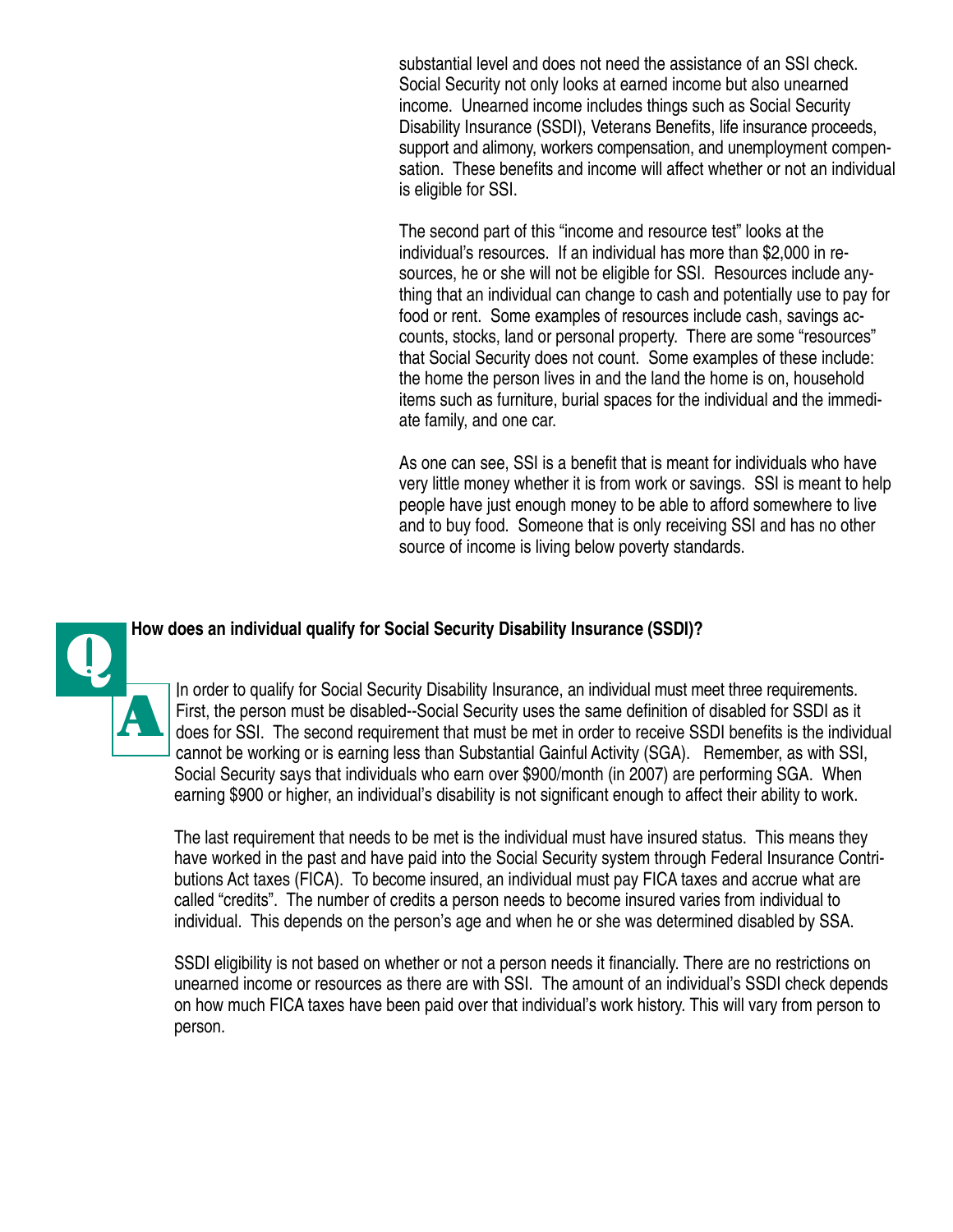#### Q **Can you explain the difference between SSI and SSDI?**



.

There are several differences between SSI and SSDI. The first difference is that SSI is based on whether or not an individual needs the additional income in order to pay for food and rent. SSDI is a benefit that people pay into like other insurance programs. This difference is apparent in the eligibility process for each. For SSI, Social Security considers all of the income the person has (wages, other public benefits, bank accounts, etc). On the contrary, SSA only looks at an individual's wages in the eligibility process for SSDI.

Another difference in the two programs is how the amount of the check is determined. For SSI, Social Security has a specific calculation that takes into consideration any unearned income an individual receives (e.g., SSDI, Veteran's benefits, etc.), the individual's earnings from a job (if they have one), and applicable work incentives. Once all numbers are calculated, the SSI check amount is determined. The amount of someone's SSI check can vary from month to month based on the factors mentioned above. The most an individual can receive in SSI per month in 2007 is \$623.

The amount of an individual's SSDI check will not vary from month to month. However, the amount received from one person to another will vary. One individual may receive an SSDI check of \$1,000 and another only \$200. This is the difference in how long a person has paid into the system and how many credits he or she had when they became disabled by Social Security's standards.

The last difference between the two programs is how they are affected by work. When an individual is receiving SSI only and works, the SSI check will decrease as the paycheck increases. If the person decreases the number of work hours, the paycheck decreases, then the individual's SSI check will increase. For individuals receiving SSDI, they will either receive the full SSDI check or no check at all. This depends on where they are in their benefits cycle, as well as how much they are earning. There is no gradual increase or decrease as a person's paycheck varies.



#### Q **What do you mean by where the individual is in the benefits cycle?**

When an individual becomes eligible for SSDI or Childhood Disability Benefits, they also become eligible for two important work incentives: Trial Work Period (TWP) and Extended Period of Eligibility (EPE). The trial work period is a nine month time period in which individuals can try out work without the fear of losing their cash benefits. The Trial Work Period begins when individuals become eligible for benefits, but ends at different times for different people. An individual's TWP will end when they have worked at least 9 months (not necessarily consecutive) in a rolling 60-month period above the trial work period amount (\$640/month in 2007).

After an individual's Trial Work Period ends, their Extended Period of Eligibility begins. The EPE is 36 consecutive months during which they can work and still receive benefits for any month their earnings are not "substantial." Remember that in 2007 earnings of \$900 or more (\$1,500 if an individual is blind) are considered substantial.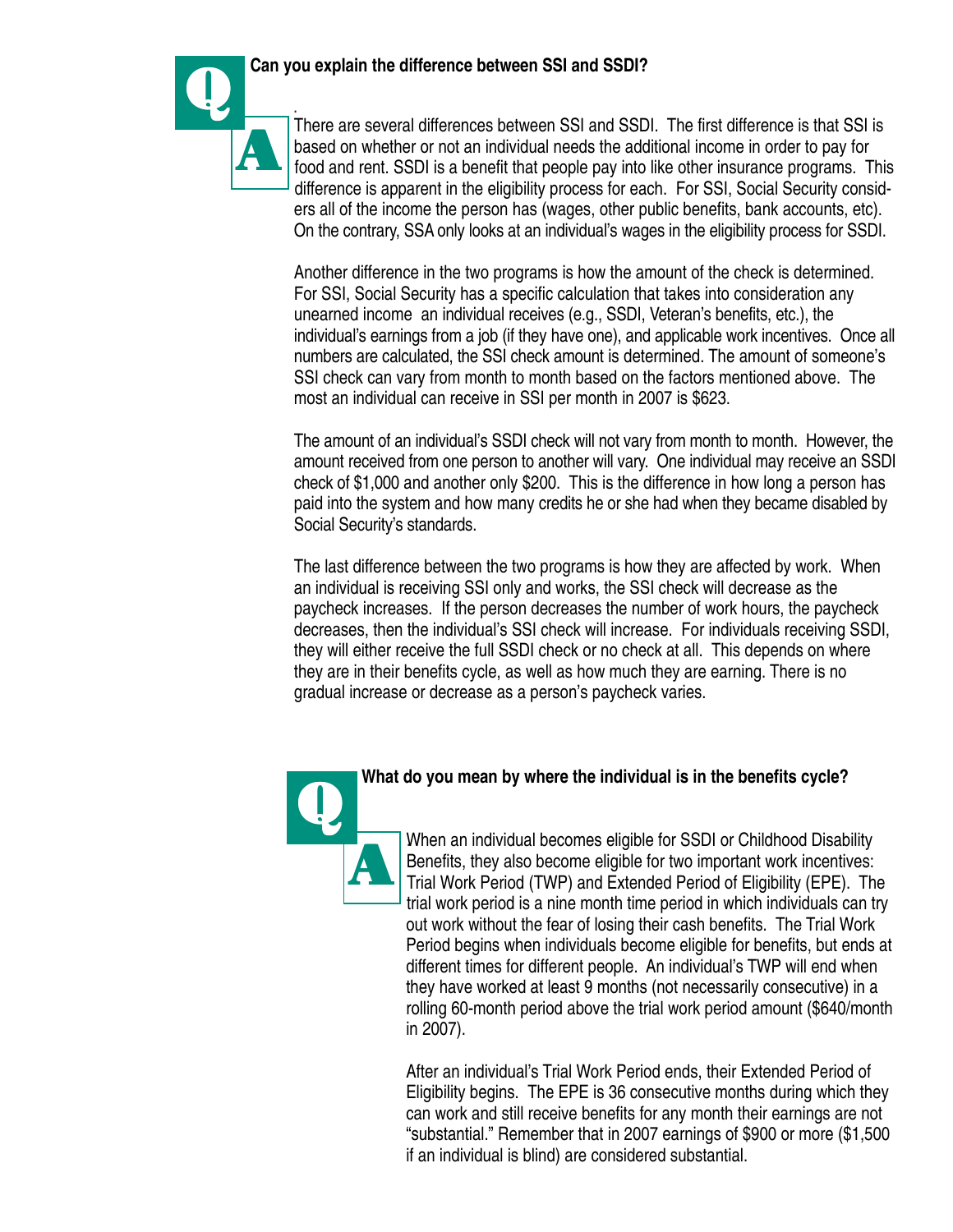Each person who receives a SSDI or CDB benefit can be at various stages is their TWP or EPE. Dependent on when a person became disabled and eligible for benefits and how much he or she has worked since receiving benefits will determine where the individual falls in this cycle. It is best to work with the Social Security Administration to figure this out.





. insured by paying FICA taxes. But, a person can receive a different type of Social Security disability A person with a disability cannot get SSDI if he or she has never worked and in turn never became check called Childhood Disability Benefits or CDB that falls under the same umbrella as SSDI. Many times people think that these two benefits are the same but they are not.

Childhood Disability Benefits (CDB) were previously known as Social Security for Disabled Adult Children. Individuals may receive CDB based on their parents' work records. In other words, their parent's have paid into the Social Security system through FICA and have earned enough credits to become insured. In order to be eligible for CDB, an individual must:

A

- disabled before they turn 22, and
- $\blacksquare$  be at least 18 years old,  $\blacksquare$  be the child of an insured worker who is ■ meet Social Security's definition of either disabled, retired, or deceased.

If an individual does become eligible for and begins receiving CDB, it is important for him or her to understand that these benefits will be lost if the person gets married to anyone other than another Social Security beneficiary.

Although Childhood Disability Benefits and SSDI have two different names, they work the same other than the eligibility criteria. Like SSDI, the amount of the CDB check will depend on how much was paid into the system through the FICA taxes. If the individual who receives Childhood Disability Benefits goes to work, he or she will either receive the full check or no check at all. This will depend on where the individual is in the benefits cycle as well as how much they are earning.



. No, each person's situation is different and so the amount of the benefit each person receives will be different. For individual's who receive SSI, if they don't have any unearned income, are not married, living alone, and are not working, they will probably receive the full SSI check of \$623 (in 2007) per month. However, if they begin working or have any unearned income, the amount of SSI will change.

The amount of an individual's SSDI check depends on when Social Security determined that the person was disabled, how much FICA was paid over the individual's work history, and how many credits were earned. These factors will cause SSDI checks to vary from person to person.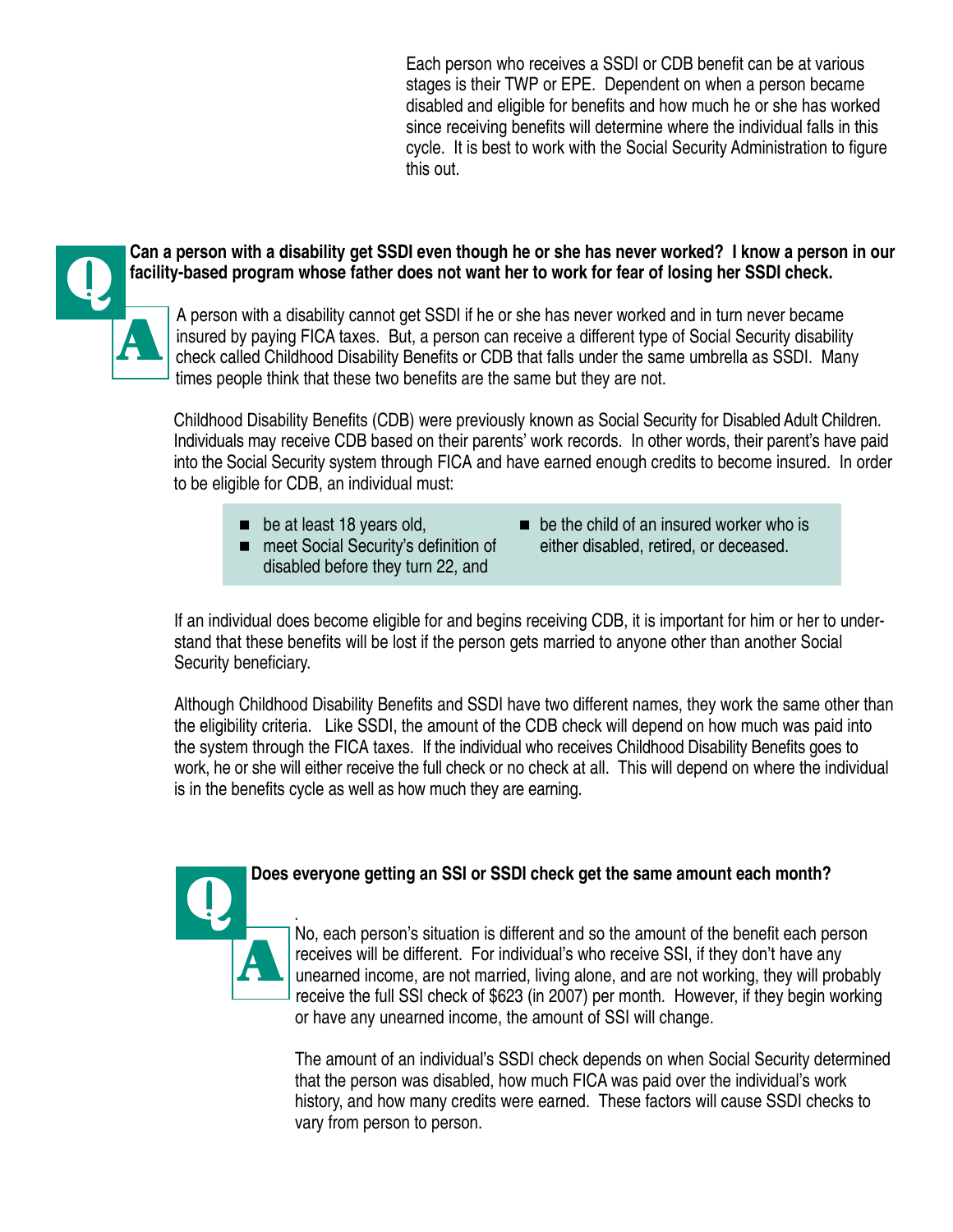

Q **Does an individual automatically lose health care benefits (e.g., Medicaid coverage) when he or she begins to work earning minimum wage?**

. individuals who go to work. For individuals who receive SSI benefits, No, work does not automatically cause loss of health care benefits for there is a safety net called 1619(b) that protects from the loss of Medicaid when an individual goes to work. 1619(b) is available to SSI recipients whose SSI decreases to zero due to their work earnings. In order to be eligible for 1619(b) it must be earned income or wages that force the SSI check to zero. In addition, the individual must continue to meet all of the other SSI eligibility requirements. He or she must continue to be disabled according to SSA standards and have resources less than \$2,000. Individuals can keep their Medicaid through 1619(b) until they earn what is called their state threshold. This is an amount that varies from state to state and can range from \$15,000 per year in the Northern Mariana Islands to \$49,000 in Alaska. To find out what each state's threshold amount is, visit:

#### https://s044a90.ssa.gov/apps10/poms.nsf/lnx/0502302200

Some individuals who receive SSI have extremely high medical costs and the state threshold amount for the state in which they live is not an incentive to return to work. For these individuals, it is possible for them to receive what is called an individualized threshold. A person with a disability can request an individualized threshold through the local SSA office.

For individuals who receive SSDI benefits and have never worked while on benefits, they will have at least eight and a half years of Medicare coverage when they do begin working. The first nine months of Medicare would be covered under what is called a Trial Work Period (TWP). The following 93 months are called Extended Medicare Coverage. Even after the Extended Medicare Coverage ends, it does not mean that the individual will lose this medical benefit. Following Extended Medicare, individuals are able to purchase their Medicare coverage. This means that they would pay a premium to keep their Medicare.

Medical coverage, both Medicaid and Medicare, are extremely important to a large number of people with disabilities. **It is critical for them to understand that going to work does not mean that their medical coverage will immediately end.** This is a myth that has long been prevalent in the disability community.



I know an individual who is still getting the same SSI check even though he is working 20 hours a week<br>earning minimum wages. Is that possible? Whose responsibility is it to tell Social Security that he is<br>working? **earning minimum wages. Is that possible? Whose responsibility is it to tell Social Security that he is working?**

Security. Reporting earnings or wages is a critical part of receiving benefits. It is the responsibility of the If an individual is working 20 hours a week earning minimum wages, he or she should not be getting the same SSI check as when not working. It sounds like this person has not reported earnings to Social person who receives Social Security benefits to report this information to Social Security. Eventually the IRS shares information regarding individuals' work history with Social Security; however it usually takes several years. Individuals are responsible for reporting the following information to the Social Security Administration: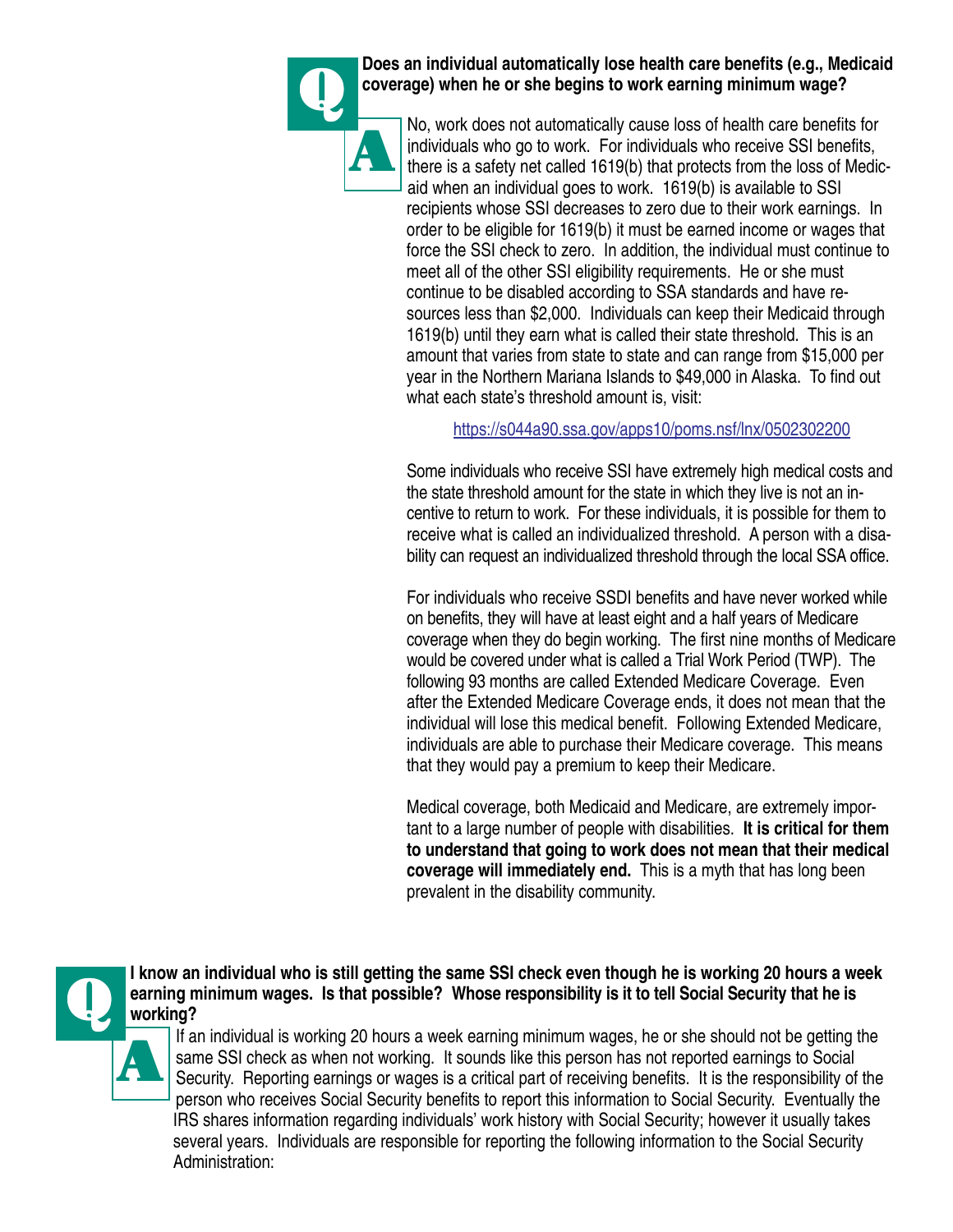- Beginning or ending of a job, Changes in address,
- Number of hours worked per month, Changes in marital status, and
- Amount of money earned per month, Changes in living arrangement.
- 
- -

Individuals who do not report their earnings will receive an overpayment from Social Security. This is when Social Security gives an individual a check that they should not have received (or were not eligible for). Overpayments can sometimes be very large if the individual is unaware of how benefits work and when a check should and should not be received. Fortunately, Social Security is very good about working out payment plans with people so that they do not have to repay large sums at one time. Often, Social Security will reduce the amount of the individual's check for a number of months or years until the overpayment has been repaid.



#### How can individuals with disabilities afford all the related expenses for working such as<br>SSI or SSDI check?<br>SSI or SSDI check? **specialized transportation? Wouldn't they be better off not working and just getting a SSI or SSDI check?**

. Related Work Expense or IRWE. In any month an individual is working, he or she can Social Security has a work incentive that helps individuals go to work and keep the supports that they need in order to work. This work incentive is called Impairment use this work incentive, no matter how many months or years the job lasts. The individual gets "credit" for these expenses every month as long as he or she meets the rules associated with the work incentive. These rules are as follows.

- 1. The item or service must be needed to help the individual work.
- 2. The individual must need the item or service because of a disability or any other impairment that is being treated by a doctor.
- 3. Individuals must pay for these support items and services out of their own pocket and cannot be reimbursed for them from anyone else (i.e. State Rehabilitative Services).
- 4. The cost of the service or item must be reasonable. This means that the individual is paying the same for the item or service as anyone else in the community.
- 5. Individuals must get the expenses approved by Social Security.

There are several other things for people to remember about this work incentive. It is available to individuals who receive both SSI and SSDI. Also, individuals must keep copies of their receipts for their work support items and services. These receipts must be submitted to SSA in a timely manner. Individuals can contact their local SSA office to find out how often they should submit this information.



### One person that I know really wants to go to work. But, she has a lot of medical expenses including mental health counseling once a week.<br>What should she do? **medical expenses including mental health counseling once a week. What should she do?**

. the previous answer. Often in order for a person to go to work and An individual's counseling and some medical expenses may be considered Impairment Related Work Expenses (IRWE) as outlined in stay employed, he or she will need counseling and medications.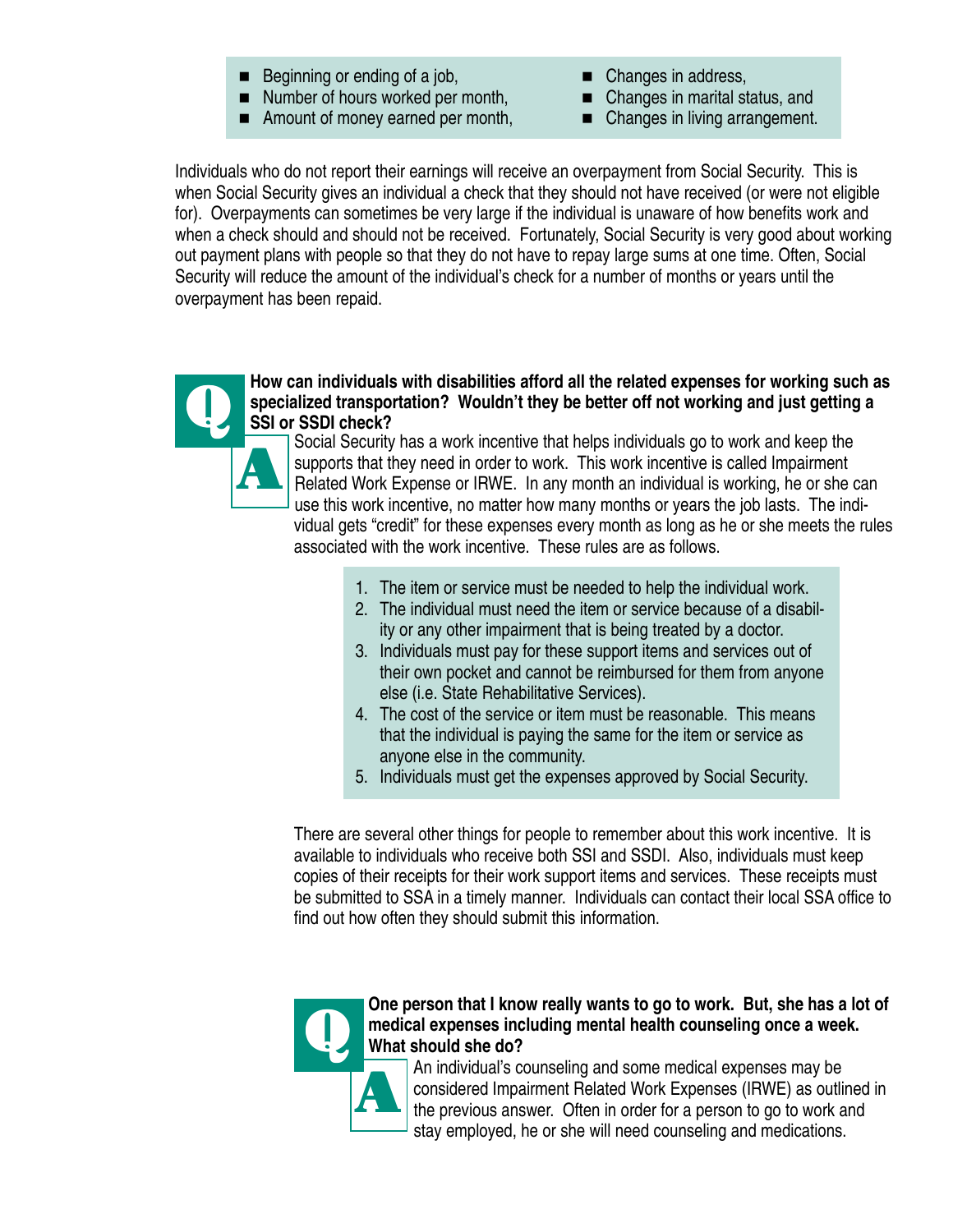These supports must meet the IRWE criteria mentioned above. This individual will need to contact SSA and explain how these supports meet the IRWE criteria. If Social Security does approve the counseling and medical expenses, then the individual will need to keep receipts for the expenses and submit these receipts to SSA in a timely fashion.



What happens if a person goes to work and then loses their job? I have heard that it is very difficult to get back on the "benefits roll." Several individuals are afraid they won't get a check if this happens, are have dec **get back on the "benefits roll." Several individuals are afraid they won't get a check if this happens, and have decided to stay in our facility-based program.**

. However, Social Security has a number of "safety nets" built into both the SSI and SSDI systems. Losing a job is a natural part of the working world. It happens to almost everyone at some point in his or her life. Often people are concerned about going to work, because they have spent so much time trying to get onto Social Security benefits that they fear work will automatically mean they will lose their benefits.

For individuals who receive either SSI or SSDI and lose their job, as long as they are still eligible for benefits, all they need to do is contact Social Security. They should notify SSA that they have lost their job and are requesting reinstatement of their benefits. SSA will verify their benefits information and resume the SSI or SSDI benefits.

In the event that an individual's benefits have been terminated, there is a protection called Expedited Reinstatement (EXR). Expedited Reinstatement is available to individuals who received either SSI or SSDI and had their benefits stopped by SSA due to their work or earnings. Individuals are able to request that their benefits start again without having to complete a new application. While SSA determines whether an individual can get benefits again, SSA will give the person provisional (temporary) benefits for up to 6 months. Individuals are eligible for Expedited Reinstatement if they are an SSDI or SSI beneficiary who:

- Stopped receiving benefits because of earnings from work,
- Are unable to work or cannot work at what SSA says is a substantial level,
- Are disabled because of an impairment(s) that is the same as or related to the impairment(s) that allowed them to get benefits earlier, and
- $\blacksquare$  Make the request within 5 years from the month their benefits ended.



I know that a person can't have more than \$2,000 and still qualify for benefits. I hear a **lot about individuals with disabilities starting their own businesses. How is that possible?**

The \$2,000 resource limit is only applicable to individuals who receive SSI. Social Security has two programs that help SSI recipients start businesses without having to worry about the resource limit: Plan to Achieve Self-Support (PASS) and Property Essential to Self Support (PESS).

A PASS allows individuals to use their own income and/or things they own to reach a work goal. For example, an individual can set aside money to go back to school, or to get specialized training for a job or to start a business. An individual's goal should be a job that allows him or her to earn enough to reduce or eliminate the need for benefits provided under the SSDI and SSI programs.

Social Security does not count some resources that individuals need to be self-supporting when they decide if an individual is eligible for SSI. These items are called Property